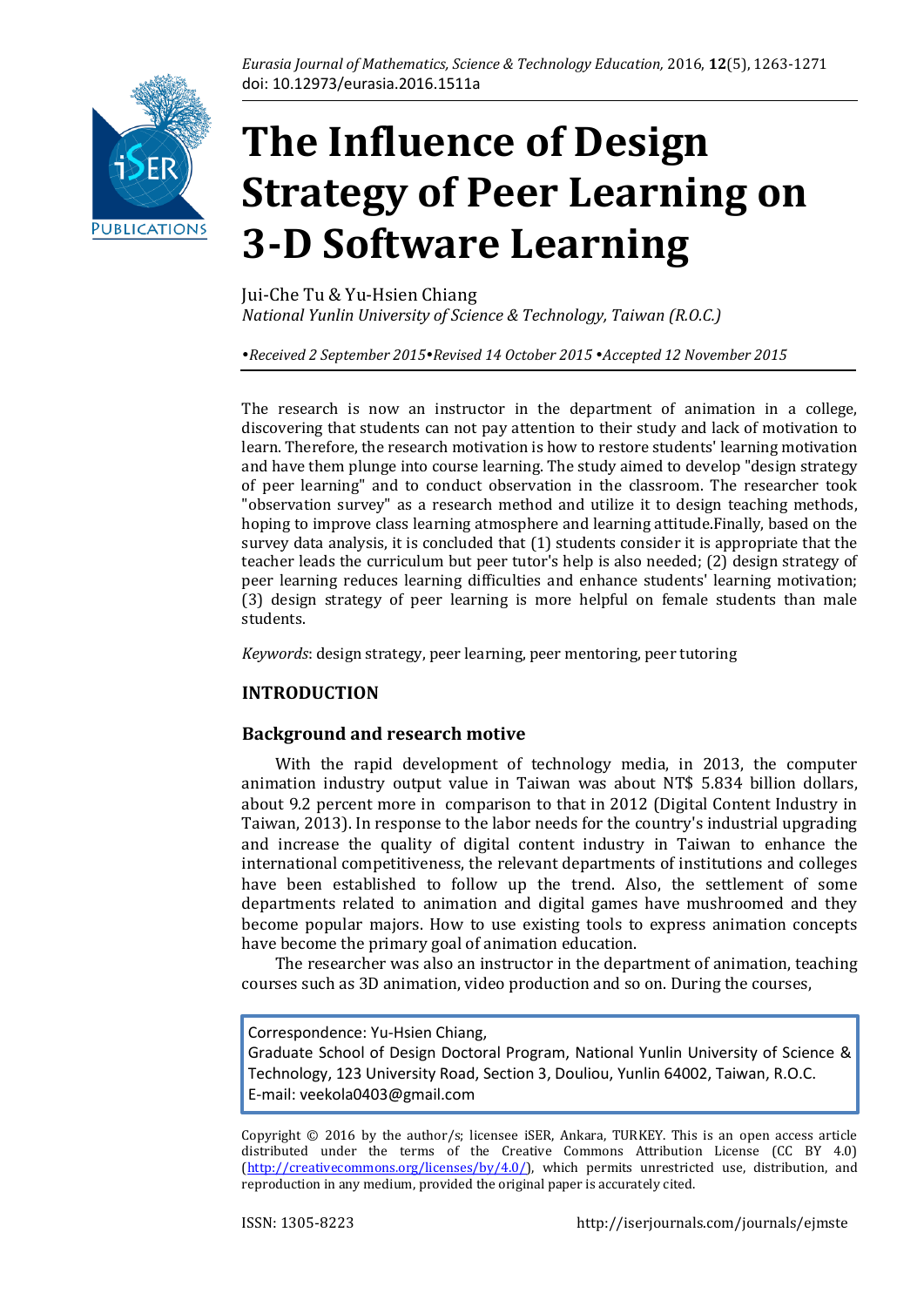students' lack of motivation and concentration was discovered. Peer learning atmosphere in the classroom was poor. Teaching a large number of students in one class could not be beneficial to the learning of some students with low achievement and motivation. To catch up with course syllabus, class duration and a bit difficult course material, to narrow the learning gap between efficient and less efficient learners is very difficult. Therefore, the study utilized the mentality that adolescents value friendship of peers to create positive interaction between peers so as to bring out revolutionary spirit and learning sparkles. Then, teachers can have opportunities to make their teaching efficacy produce more students' learning effectiveness (Chen, 2013).

# **Research goal**

 The study developed new strategies, called "peer learning design strategies," aiming to deal with problems of students' poor classroom learning atmosphere and motivation. The strategies were actually implemented in classroom teaching. The study goals were described below:

 First of all, the study collected relevant literature of peer learning and probed into the advantages and disadvantages of peer leaning so as to develop design strategies to be implemented in the study. Secondly, after the implementation of the design strategies in teaching and observation of utilizing them in the classroom for one school year, students' feedback from collected questionnaires was analyzed to render conclusions and suggestions in order to provide references for future animation education and study.

# **Research limitations**

 The study was conducted in two classes from the same grade. Due to time and space limits, the study limitations were as follows:

1. For samples, as the study selected the third graders from the department of animation as the main participants, researchers can expand participant grade to others so as to compare the differences between each grade in the future.

# *State of the literature*

- First, the meaning of peer mentoring was defined and the advantages and disadvantages of peer leaning were investigated. The study adopted "Students in the same class learn from each other." Hence, the strategies were developed to implement in the class.
- Teaching strategies corresponding with the course needs was developed to lead the thread of the study. The study utilized "unstructured peer tutoring." It means that a peer tutor needs to help guide one or more peer students and choose their ways of presenting materials provided by teachers.
- The study applied "peer tutoring." That is, students were with similar ages from the same grades or classes. Efficient students as peer tutors to help tutor less efficient ones. In designing unstructured peer tutoring, peer tutors must relink teaching materials with individual knowledge in order to successfully help guide less efficient students.

## *Contribution of this paper to the literature*

- The students considered that the course should be led by the teachers but with peer tutors' assistance. Adjusting course dominance was recommended; students could experience the course differently but mainly with teacher-dominant instruction.
- Peer learning design strategies reduced the learning difficulties and enhanced learning motivation that could help less efficient students and reduce the burden for the teacher to teach a large number of students.
- Peer learning design strategies were more helpful for female students' learning than males'. It is suggested that different grades and classes could be compared and the number of samples could be increased.
- 2. For space, the main field of the study implementation was in the computer classroom because of the needs of teaching tools. Researchers in the future studies can also compare the influences of different fields for peer learning.

# **LITERATURE REVIEW**

The chapter collected and reviewed relevant literature for peer learning. First, the meaning of peer mentoring was defined and the advantages and disadvantages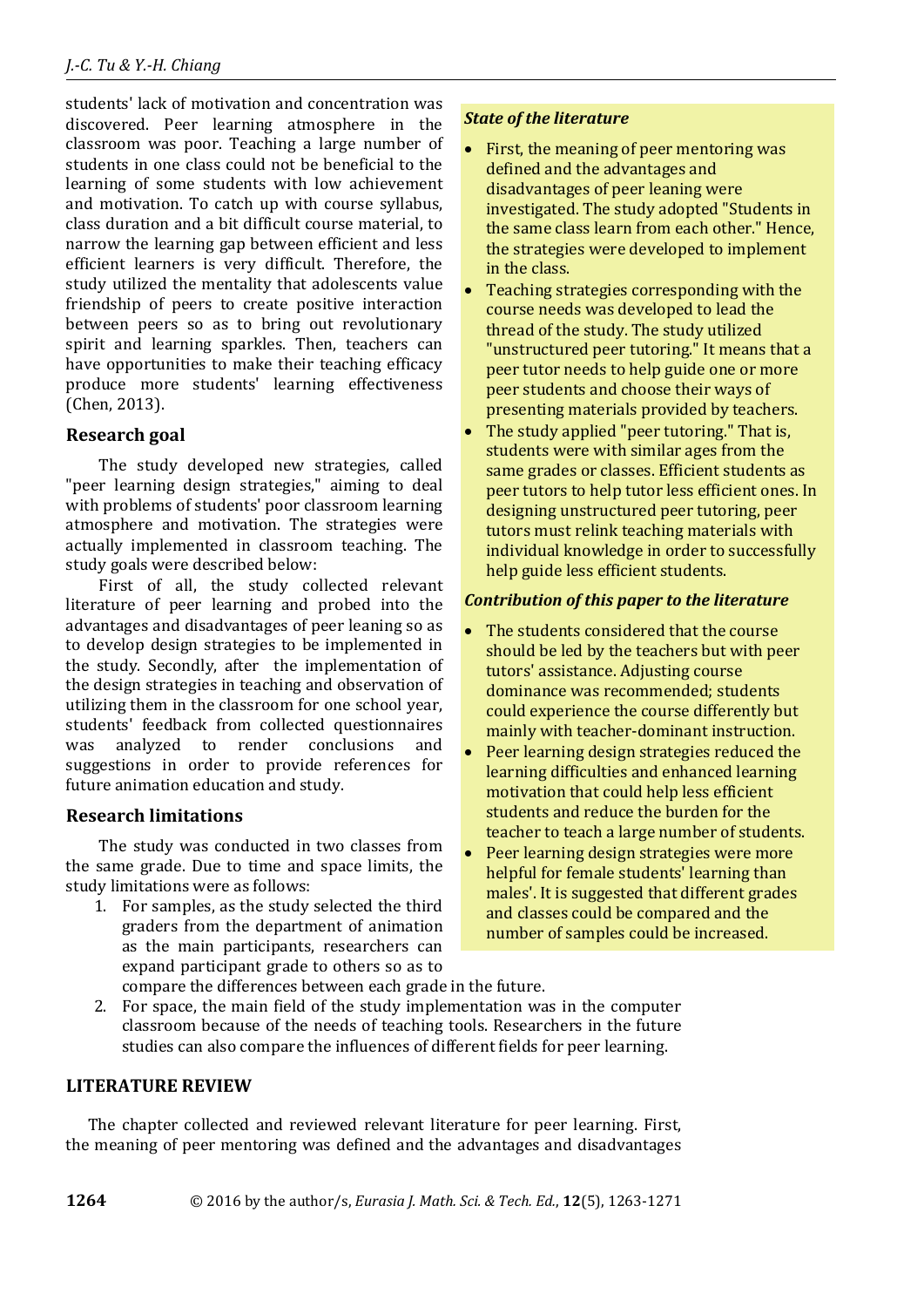of peer learning were investigated. Then, teaching strategies corresponding with the course needs was developed to lead the thread of the study.

#### **Peer mentoring**

Peer Mentoring means "In peer groups, experienced ones spend longer time in teaching, guiding, tutoring, coaching or counseling inexperienced ones in a one-byone manner for them to learn new knowledge and skills. They have some special feelings and relationship in each other different from how they feel about their general peers (Chen, 2004).

In the school education system, there are four ways to utilize peer learning: (1) Students in the same class learn from each other; (2) In the same grade, efficient students help less efficient ones; (3) Senior efficient students guide juniors in the same school; (4) Elder students guide younger students from different schools or institutions (Falchikov, 2001).

The study adopted "Students in the same class learn from each other." The reason to choose this manner is because the researcher had taught the participant class for one semester; therefore, the class learning atmosphere and students' characteristics were understood. Hence, the strategies were developed to implement in the class.

#### **The planning of peer learning tutoring**

The study applied "peer tutoring." That is, students were with similar ages from the same grades or classes. Efficient students as peer tutors to help tutor less efficient ones. Since peer tutors and peer students were with similar ages and from the same grade or class, teachers can assign efficient students to assist tutor less efficient students without taking extra time from other courses. It is more flexible for teachers to arrange peer tutoring and avoid difficulties coordinating administration work (Rekrut, 1994).

Besides, because peer tutors and peer students were with similar ages and from the same grade or class, they shared similar preconception, language and social status. Therefore, it was much easier for them to open their minds and share opinions with each other than with teachers (Kalkoswski,1995; Gaustad, 1992). While in the process of tutoring, ''labeling effect'' should be taken into consideration to avoid lower self-esteem from peer students with different social status (Gaustad, 1992).

On the perspective of implementation and teaching materials, "peer tutoring" can be categorized into three types; that is, unstructured peer tutoring, structured peer tutoring and semi-structured peer tutoring (Lin, 2010). The study utilized "unstructured peer tutoring." It means that a peer tutor needs to help guide one or more peer students and choose their ways of presenting materials provided by teachers. In designing unstructured peer tutoring, peer tutors must relink teaching materials with individual knowledge in order to successfully help guide less efficient students.

The larger the gap of age, knowledge and experiences between peer tutors and peer students, the better to utilize "unstructured peer tutoring" for peer students; however, the smaller the gap of age, knowledge and experiences between them, the better to use "unstructured peer tutoring" for peer tutors. Therefore, instructors need to consider the beneficial balance between peer tutors and peer students when adopting "unstructured peer tutoring" (Goodlad & Hirst, 1989).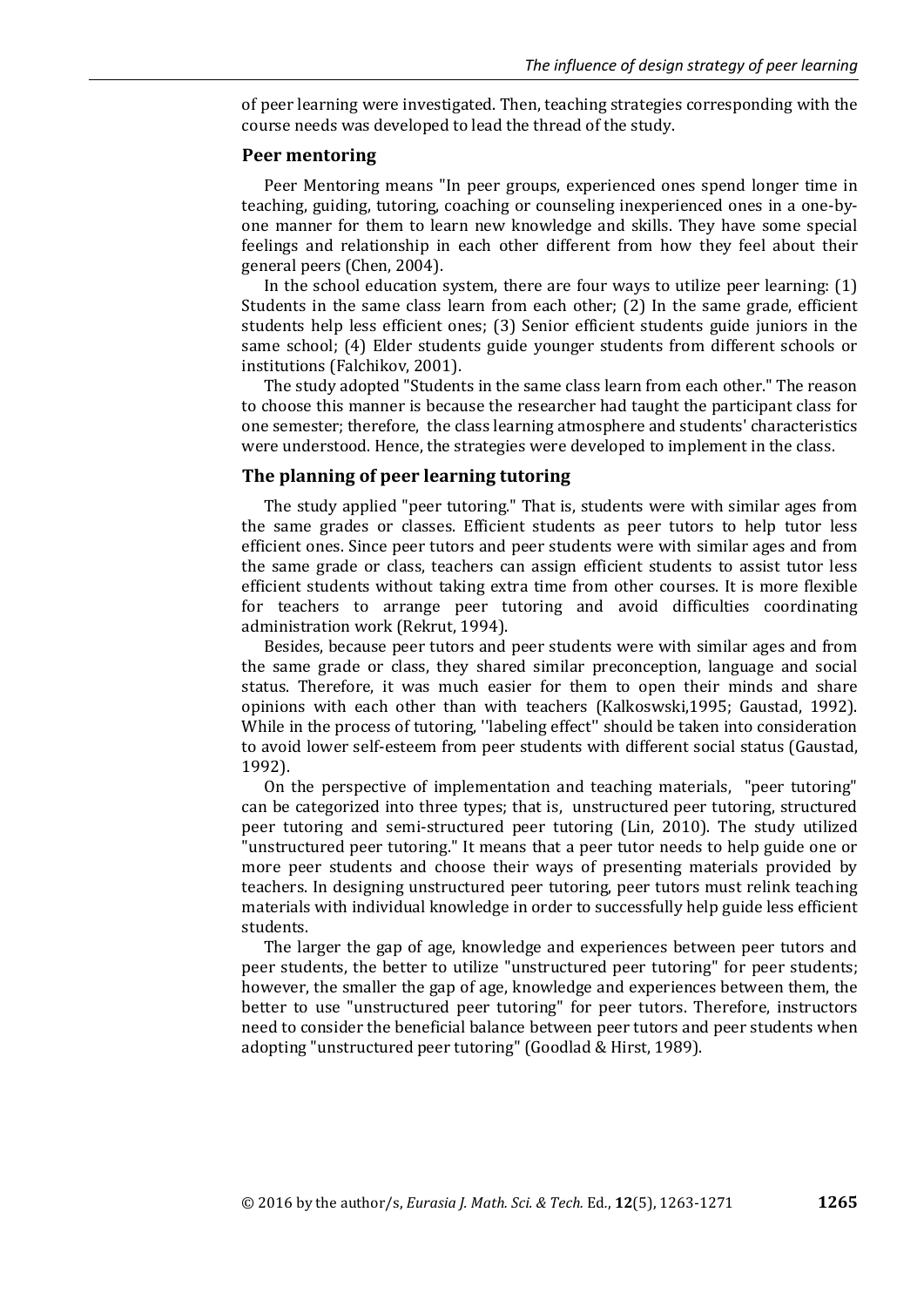|  | <b>Table 1.</b> Basic data of classes |
|--|---------------------------------------|
|--|---------------------------------------|

| <b>Classes</b>        | <b>Animation 3A</b> | <b>Animation 3B</b> |
|-----------------------|---------------------|---------------------|
| <b>Student number</b> | 32                  |                     |
| Gender (male/female)  | 18/13               | 15/6                |
| Peer tutors           |                     |                     |

## **METHODOLOGY**

The study adopted ''Observation Survey'' as the main research method. Tsai (1987) pointed out that observation survey belongs to a scientific method. Researchers can immediately notice phenomena or behaviors to occur through observation. While peer learning design strategies were implemented, unstructured observation in the computer classroom was conducted. Finally, peer learning questionnaires were used to investigate students' feedback.

## **Basic data of classes**

Two classes taught by the research were chosen to be the study participants, as shown in Table 1. At the beginning of the semester, peer tutors were assigned and appointed as leaders to groups. The leaders could choose their team members freely. A group included four people for maximum and two people for minimum. The groups under two people would be assigned with more team members by the researcher. One class per week and three hours per class.

Participants were all three graders. Classes were conducted in two semesters, as the first semester and the second semester in one year. "Peer learning design strategies'' was implemented in the second semester. For the first semester, the researcher became acquainted and made connection with the students. It was an important basis for the researcher to choose peer tutors. Hence, at this stage the researcher needed to understand the learning atmosphere and characteristics of each student in the class in advance.

The differences of learning atmosphere between these two classes were obvious. The number of students in Animation 3A class was 32. It seemed that students would lose focus in class easily, but they would help each other to solve the problems in class. As for the number of students in Animation 3B class, it was 21. They were separated into two groups according to their learning motivation. One group had the efficient students with more learning interests. The other had the students with less learning interests and with learning deficiency. There was no interaction between two groups when dealing with problems in the course. The ''Peer Learning Design Strategies'' were developed by the researcher to adjust the proportion of peer tutor numbers based on the characteristics of the class. Furthermore, the students with good leadership and high learning interests would be chosen as peer tutors.

## **Peer learning design strategies**

"Peer Learning Design Strategies" was converted from a researcher/instructororiented course to a peer-tutor-oriented course, as shown in Figure 1. The original teaching mode was that the teacher-researcher introduced topics and made demonstrations. The efficient students with more learning interests in class would communicate with the teacher effectively but not those with less learning interests and learning deficiency. The less efficient learners sometimes asked efficient learners for help. Therefore, the researcher revised the original teaching pattern into a new one. That is, the high-interest and efficient students as peer tutors to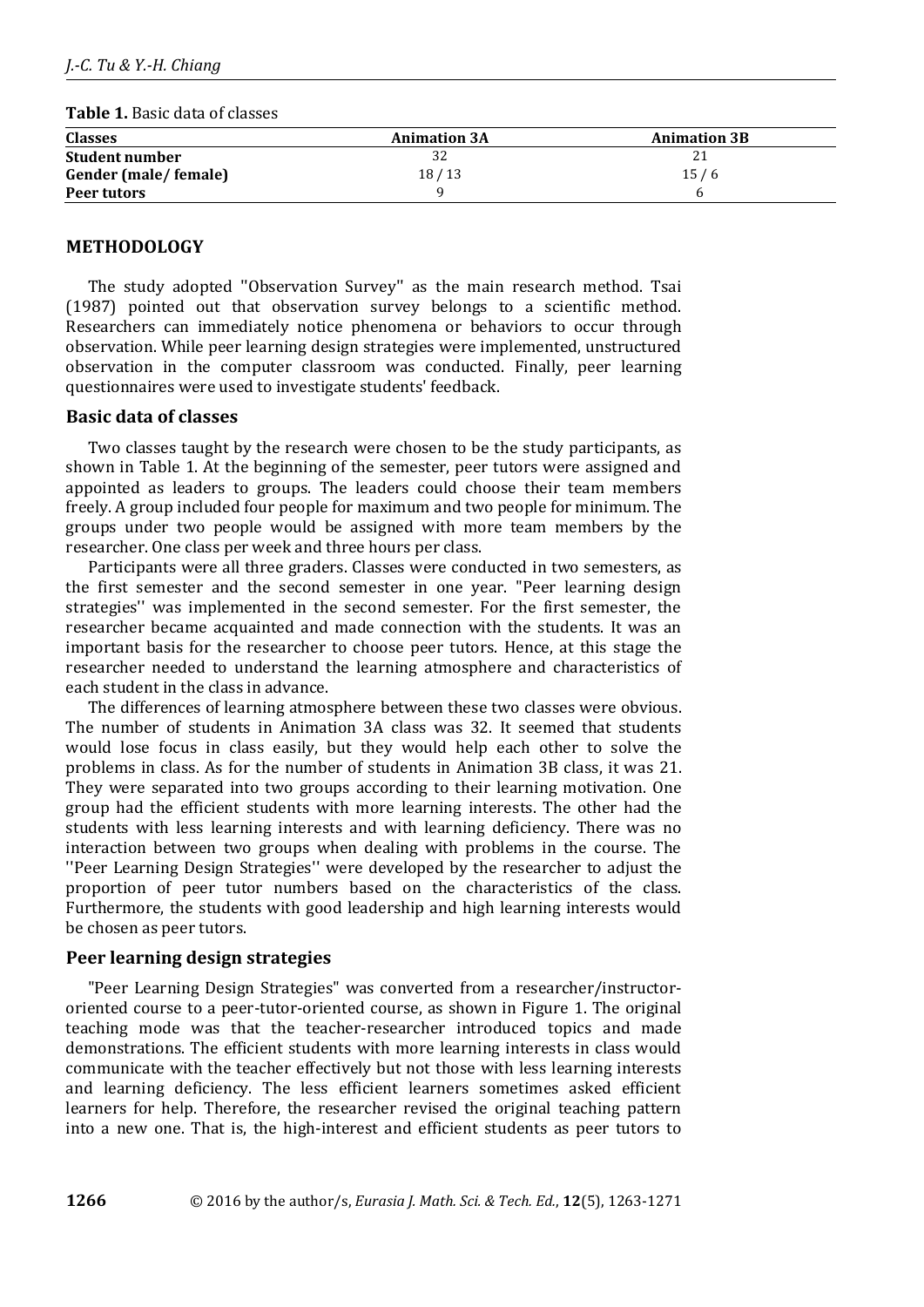teach less efficient students directly. Every peer tutor needed to preview the materials that the teacher provided in advance before the course.

Classroom procedures described as below:

- 1. Peer tutors started to preview the materials before the beginning of the course each week and made reference to the teacher's design.
- 2. Peer tutors taught their classmates in their groups in class and revised the teacher's procedures to teach their group members.
- 3. Before the end of the course, the teacher answered questions that peer tutors and their group members couldn't solve, gave some supplementation to them and finally reminded the peer tutors of the preview they needed to have before next week.

# **Research structure**

In the study, the researcher identified the problems in the classroom where learning atmosphere was poor and students' lack of motivation and concentration. This study with an emphasis on "peer learning" was developed.

Firstly, the advantages and disadvantages of peer learning in the literature were reviewed. Afterwards, the researcher developed the '' Peer Learning Design Strategies" adjusted for the participants to better improve their learning atmosphere. Then, at the beginning of the second semester, the researcher chose the peer tutors from the study participants. The peer tutors were led to instruct and assist their peer students. During the class, the researcher adopted ''Observation Survey'' to record the students' learning condition. Finally, students' feedback from collected questionnaires were analyzed before the end of the semester.

For data analysis, the study adopted '' reliability analysis '' to examine the reliability of peer learning scale and used '' KMO and Bartlett's test '' to confirm if factor analysis was suitable to analyze questionnaires. Moreover, the study used factor analysis to rotate the aspects of the questionnaire data to new factors and adopted '' independent t test '' to compare the significant differences between new factors and variables in this study.



#### **Original instruction**

**Figure 1.** Adjustment of instruction pattern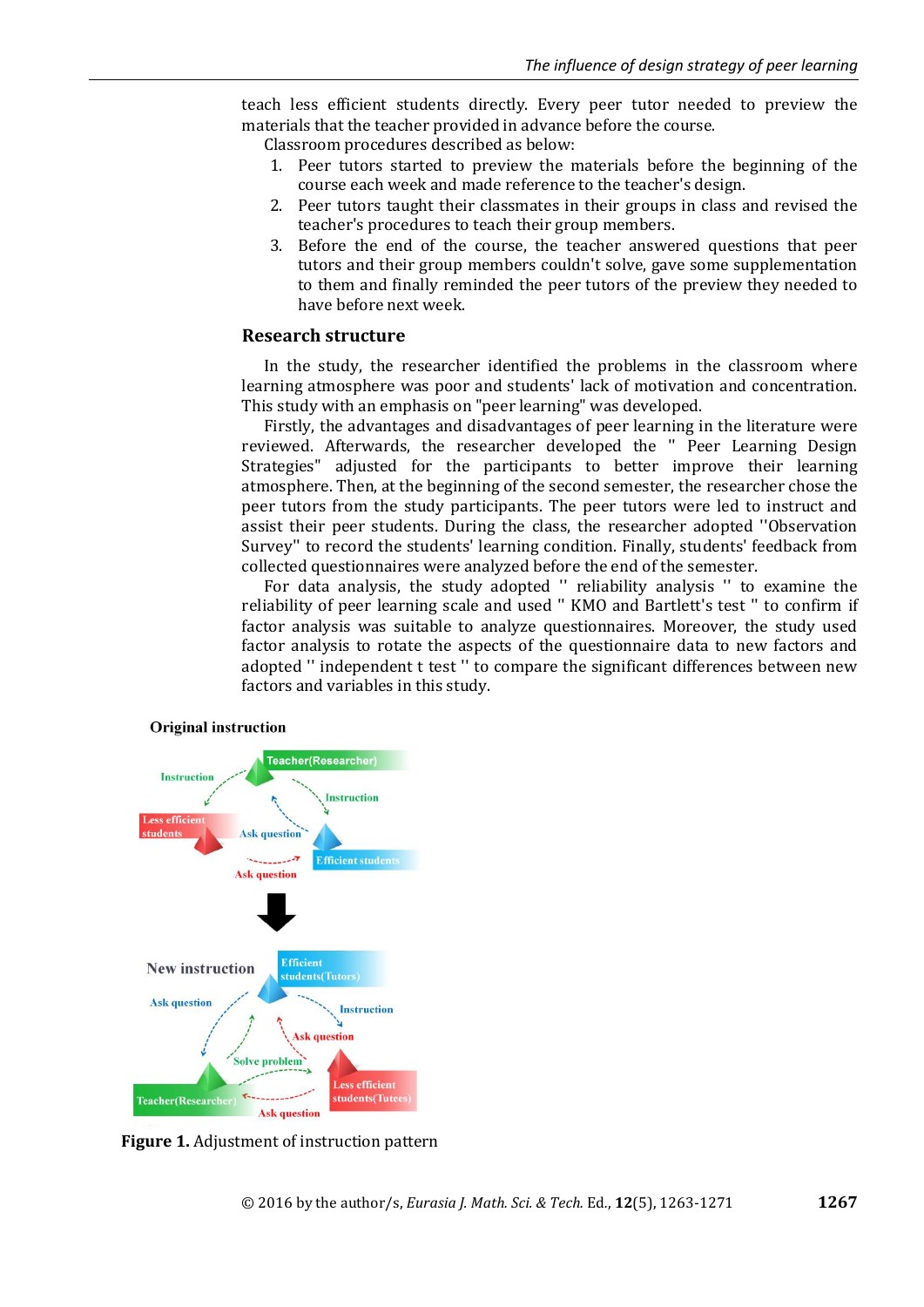# **Peer Learning Scale**

The study designed the ''Peer Learning Scale'' questionnaires through reviewing relevant literature. It was divided into five aspects, cognitive domain, affective domain, psychomotor domain, effectiveness of learning software and peer learning design strategies, in total, 26 questions. Likert Scale was used to evaluate students' opinions and feedback.

There were six questions related to the cognitive domain. They were used to investigate whether the students understood the knowledge of 3-D software learning after the course. The aspect emphasized knowledge acquirement and application. There were five questions relevant to the affective domain. They were utilized to investigate whether the students were able to share their own ways of making 3-D animation and further help others. The aspect emphasized students' positive or negative psychological responses such as preference, disfavor and so on from outer stimuli and their influences upon their behaviors. There were five questions related to the psychomotor domain. They were applied to see whether the students have their own abilities of 3-D software learning and to make the basic animations. They emphasized skill learning. There were five questions related to the effectiveness of learning software. They were used to investigate whether peer tutors could assist their peer students' learning of 3-D software. At last, there were five questions related to the peer learning design strategies. They investigated if peer tutors' instruction could arouse peer students' learning motivation and improve their learning atmosphere and attitudes.

# **DATA ANALYSIS**

Before the end of the semester, the researcher began handing the questionnaires out to the two classes of 53 students. 43 questionnaires were retrieved from 53 students. The retrieval rate was about 0.811. IBM SPSS Statistics was used for data analysis as described below:

# **Reliability analysis**

First, reliability analysis was conducted to analyze the questionnaire data to know if the internal consistency was greater than 0.7, as shown in Table 2. The questionnaire facets were divided into two categoriess to be investigated using

| <b>Variable</b>     | Items                                 | Cronbach's $\alpha$ |
|---------------------|---------------------------------------|---------------------|
| Peer Learning scale | 1. Cognitive domain                   |                     |
|                     | 2. Affective domain                   | 0.954               |
|                     | 3. Psychomotor domain                 |                     |
|                     | Total 16 questions                    |                     |
|                     | 1. Effectiveness of learning software |                     |
|                     | 2. Peer learning design strategies    | 0.961               |
|                     | Total 10 questions                    |                     |
|                     | Total 26 questions                    | 0.966               |

**Table 2.** Reliability analysis from questionnaire data

## **Table 3.** KMO and Bartlett's test

|          | Kaiser-Meyer-Olkin Measure of<br><b>Sampling Adequacy</b>                     | <b>Bartlett's test of Sphericity</b> | P value                |
|----------|-------------------------------------------------------------------------------|--------------------------------------|------------------------|
| CAP      | 0.847                                                                         | 573.176                              | 0.000                  |
| EP       | 0.868                                                                         | 437.252                              | 0.000                  |
| -- - - - | $\sim$ $\sim$ $\sim$ $\sim$ $\sim$ $\sim$ $\sim$<br>___<br>.<br>$\sim$ $\sim$ | ___<br>$\sim$ $\sim$ $\sim$ $\sim$   | $\sim$ $\sim$<br>$  -$ |

*Note: CAP representing Cognitive domain, Affective domain and Psychomotor domain; EP indicating Effectiveness of learning software and Peer learning design strategies.*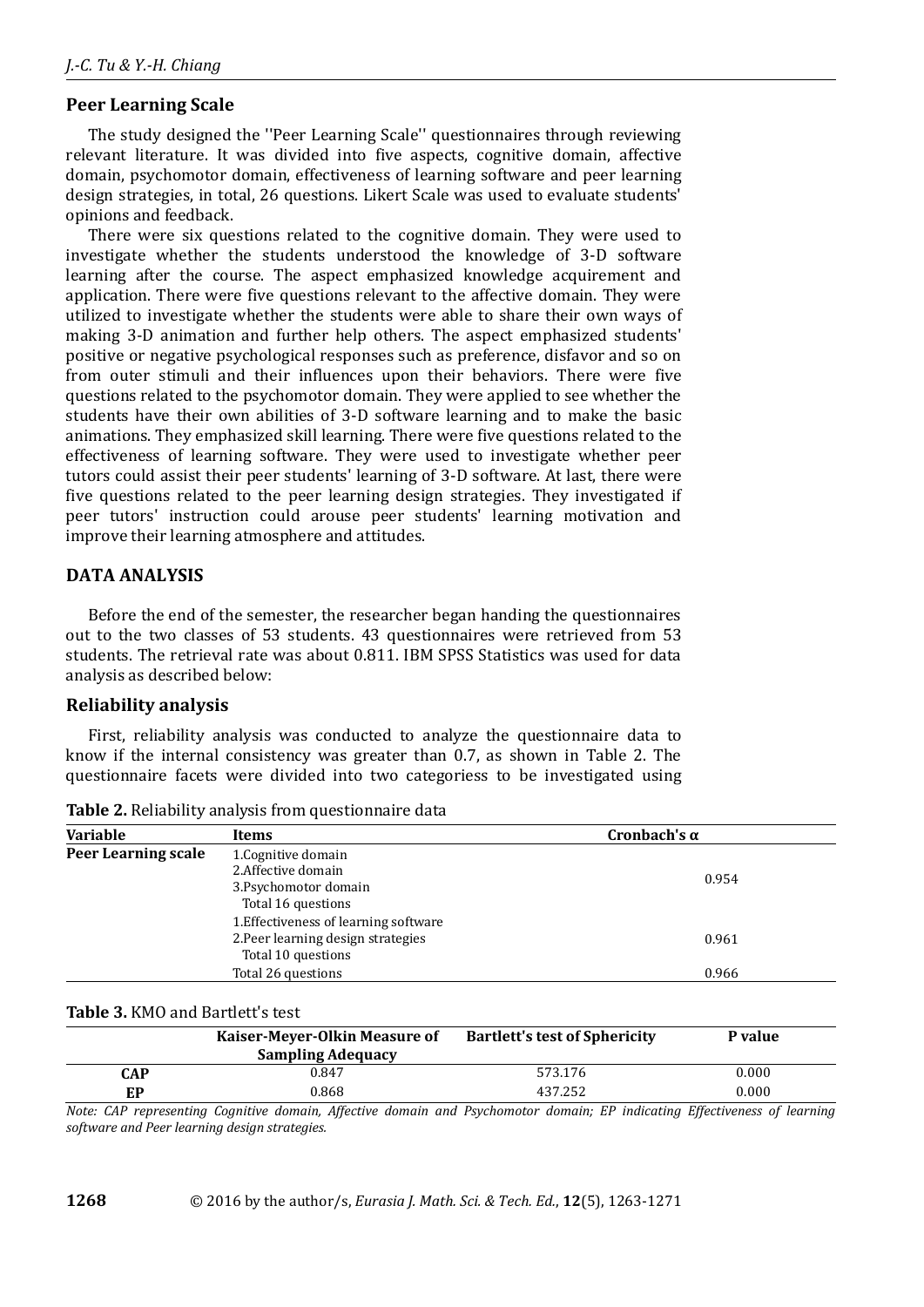Cronbach's  $\alpha$ : (1) cognitive domain, affective domain and psychomotor domain; (2) effectiveness of learning software and peer learning design strategies.

## **Extraction of variable factors**

## *KMO and Bartlett's test*

Before performing factor analysis, the study used "KMO and Bartlett's test" to examine if factor analysis was suitable or not. According to Kaiser (1974), KMO> 0.8 indicates good. It can be seen from Table 3 that there was a reasonable internal consistency among items. From Bartlett's test, significant P values were less than 1%, indicating the fact that the sample data was appropriate and suitable for factor analysis.

## *Factor analysis*

There were sixteen questions to detect students' cognitive domain, affective domain and psychomotor domain; ten questions to examine effectiveness of learning software and peer learning design strategies. Hence, factor analysis was used to extract common factors for data analysis. The study conducted principal component analysis to extract factors and used method of varimax to rotate factors. The result of factor analysis was shown in Table 4. After the rotated factor loadings from vaimax were compared, two new factors were identified and named as "Ability of conceptual learning" and "Designer confidence" in Table 4.

| <b>Aspect questions and factor loadings</b> | Factor 1                       | Factor 2            |
|---------------------------------------------|--------------------------------|---------------------|
| c5                                          | .864                           | .270                |
| c3                                          | .836                           | .229                |
| c4                                          | .816                           | .300                |
| c2                                          | .807                           | .416                |
| c <sub>6</sub>                              | .763                           | .256                |
| c1                                          | .669                           | .452                |
| p3                                          | .619                           | .615                |
| a <sub>5</sub>                              | .258                           | .843                |
| a1                                          | .198                           | .834                |
| a2                                          | .335                           | .762                |
| a4                                          | .185                           | .730                |
| p4                                          | .502                           | .673                |
| p1                                          | .436                           | .666                |
| a3                                          | .440                           | .598                |
| p <sub>2</sub>                              | .558                           | .590                |
| p <sub>5</sub>                              | .445                           | .503                |
| New Factor Name                             | Ability of conceptual learning | Designer confidence |

**Table 4.** Extraction of cognitive domain, affective domain and psychomotor domain

*Note*:*c representing cognitive domain; a representing affective domain and p representing psychomotor domain.*

| Table 5. Extraction of effectiveness of learning software and peer learning design strategies |  |  |  |
|-----------------------------------------------------------------------------------------------|--|--|--|
|-----------------------------------------------------------------------------------------------|--|--|--|

| <b>Aspect questions and factor loadings</b> | <b>Factor 1</b>                                  |
|---------------------------------------------|--------------------------------------------------|
| t4                                          | .946                                             |
| s2                                          | .924                                             |
| s1                                          | .878                                             |
| t2                                          | .871                                             |
| t5                                          | .858                                             |
| s4                                          | .841                                             |
| s3                                          | .839                                             |
|                                             | .838                                             |
| t3                                          | .835                                             |
| s5                                          | .770                                             |
| New Factor Name                             | Effectiveness of peer learning design strategies |

*Note*:*s representing effectiveness of learning software*;*t representing peer learning design strategies.*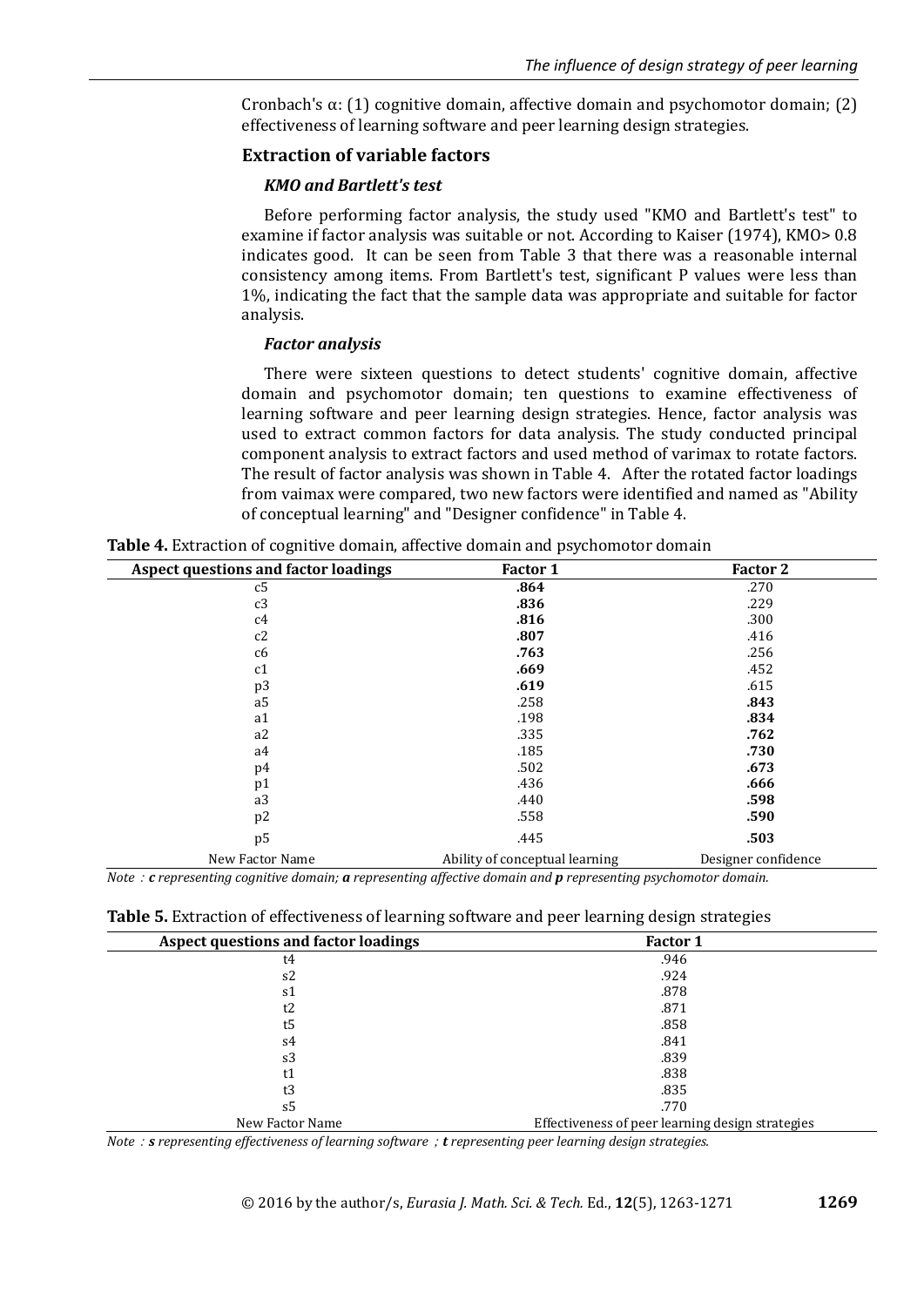### **Table 6.** Independent t test of gender and three factors

| Variable of gender                                                           |      |      | Male Female Average |          | Distinctiveness (two-tailed) |
|------------------------------------------------------------------------------|------|------|---------------------|----------|------------------------------|
| Ability of conceptual learning                                               | 3.82 | 3.68 | 3.76                | 0.516    | 0.305                        |
| Designer confidence                                                          | 3.75 | 3.73 | 3.74                | $-0.083$ | 0.467                        |
| Effectiveness of peer learning design strategies                             | 3.63 | 4.04 | 3.78                | -1.781   | $0.041*$                     |
| $\mathbf{r}$ . As the set of the set of $\mathbf{r}$<br>$\sim$ $\sim$ $\sim$ |      |      |                     |          |                              |

*Note: \* indicates significance for p <0.05*

| Table 7. Independent t test of peer tutor quality and three factors |  |  |
|---------------------------------------------------------------------|--|--|
|---------------------------------------------------------------------|--|--|

| Variable of peer tutor quality                   |          | Distinctiveness (two-tailed) |
|--------------------------------------------------|----------|------------------------------|
| Ability of conceptual learning                   | $-0.981$ | 0.166                        |
| Designer confidence                              | 1.190    | 0.120                        |
| Effectiveness of peer learning design strategies | $-1.781$ | 0.179                        |

A new factor was obtained and named as "Effectiveness of peer learning design strategies" after the rotated factor loadings from vaimax were compared (according to Table 5).

## **Analysis of comparison of variables and new factors**

The study scale obtained three new factors through factor analysis, that is, "Ability of conceptual learning," "Designer confidence" and "Effectiveness of peer learning design strategies." Finally, to investigate if gender and peer tutor quality affected peer learning design strategies or not, the study identified gender and peer tutor quality as variables to perform variance analysis with three aspects. Therefore, "independent t test'' was used to see if significant differences exist.

In Table 6, "Effectiveness of peer learning design strategies" was the only factor out of three new factors showing significant differences. Then, based on this factor, male and female average statistics were compared; male average was 3.63 and female 4.04. Female average was greater than male average. It could be resulted that "Effectiveness of peer learning design strategies" were more influential to females than males. In addition, the test results (according to Table 7) showed no significant differences between peer tutor quality and the three factors.

# **CONCLUSIONS**

The study analyzed students' feedback of peer learning design strategies and concluded some findings and advices as shown below.

The students considered that the course should be led by the teachers but with peer tutors' assistance. One of the strategies in the study was that peer tutors led the course. The advantage was that as peer tutors, they needed to develop their own design methods in order to teach their classmates. However, it caused pressure to peer tutors as they needed to preview the materials in advance. Moreover, if they could not comprehend the materials provided by the teacher, they could not teach their classmates. Hence, from questionnaire data and classroom observation, it was concluded that students needed the teacher to lead the course and peer tutors to assist less efficient students. After observing the implementation, adjusting course dominance was recommended; therefore, students could experience the course differently but mainly with teacher-dominant instruction.

Peer learning design strategies reduced the learning difficulties and enhanced learning motivation. The survey results indicated that about 70% of the students (30 people) felt that the strategies allowed them to learn more effectively and reduce frustration of learning. Therefore, they transformed negative attitudes to positive ones. It was recommended that in conducting professional courses such as 3D software learning, a number of peer tutors could be selected to assist the course. It